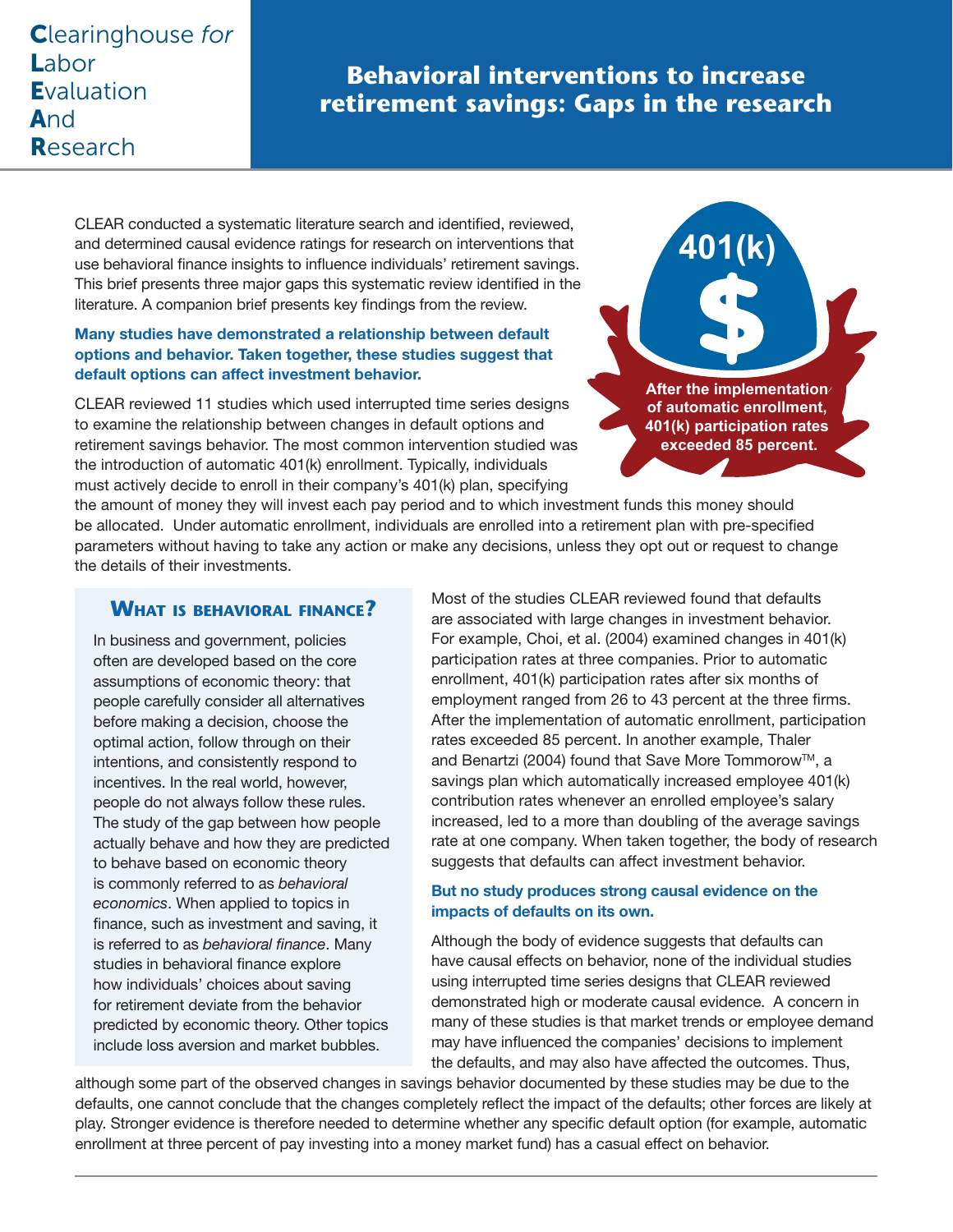#### There is little evidence available on how the impacts of behavioral interventions designed to influence retirement savings vary by employee age, gender, income, or race.

Only one study reviewed by CLEAR that received a high or moderate causal evidence rating examined impacts of an intervention for these important subgroups. Duflo and Saez (2003) explored the impact of receiving information about tax-deferred retirement accounts on account enrollment using a randomized controlled trial. The study found that the informational intervention it studied led to increases in tax-deferred retirement account enrollment and that these impacts were the same for men and for women.

Some studies reviewed by CLEAR that received low causal evidence ratings explored variation in impacts of behavioral interventions across demographic or socioeconomic groups. They tended to find larger impacts on individuals who typically had lower pre-intervention savings rates, such as lower-income individuals and minorities, but results were often mixed (Madrian and Shea 2001; Choi, et al. 2006; Thrift Savings Plan 2012). And, the low causal evidence ratings these studies received suggest that caution should be taken in interpreting these results.

#### There is little evidence available on how the impacts of behavioral interventions designed to influence retirement affect total savings.

Individuals may respond to the interventions CLEAR reviewed by changing how they save money in the plan or account examined but not the total amount of money they save across all plans and accounts (including 401(k)s, other pensions, brokerage accounts, individual retirement accounts, and bank accounts). For example, a change in firm policy could lead an individual to invest more in a 401(k) but less in an individual retirement account. Policies to increase retirement savings may also influence the amount of debt individuals take on. For example, individuals may pay off their mortgages more slowly if they invest more money in their 401(k).

No study reviewed by CLEAR that received a high or moderate causal evidence rating examined total savings, debt, or net savings (the difference between savings and debt); rather, studies typically focused solely on 401(k) contributions or investments in a specific brokerage fund. This provides a valuable, but incomplete, picture of employees' savings behavior.

### **CLEAR's PROCESS**

CLEAR worked with content experts to develop a review protocol defining the parameters for studies to be reviewed. Using the protocol as a guide, CLEAR searched the literature for studies published in 1996 or later. CLEAR identified and reviewed 25 studies of interventions that tried to influence hypothetical or actual savings behavior using behavioral insights. The review included both evaluations of traditional interventions and laboratory studies of how people react to certain characteristics of savings plans.

Using standards developed by statistical and policy experts, CLEAR reviewers assessed the quality of causal evidence presented in each study, summarized in a causal evidence rating of high, moderate, or low. For more information on CLEAR's procedures and causal evidence ratings, see the "About CLEAR" section at [http://clear.dol.gov.](http://clear.dol.gov)

#### CLEAR causal evidence ratings of 25 studies in the Behavioral Finance: Retirement topic area

High: 6 Moderate: 2 Low: 17 Total: 25

For this brief, the 8 studies with high or moderate causal evidence ratings were further examined to determine whether they found evidence of favorable impacts of the programs studied on actual or hypothetical retirement savings behavior. A content expert then synthesized these findings across studies. A companion synthesis brief highlights gaps in the literature and common methodological flaws in studies that received low causal evidence ratings.

For all research reviewed in this topic area, CLEAR produced profiles that more fully describe the intervention, the study, and the estimated impacts. To access the profiles or companion synthesis brief, see the Behavioral Finance: Retirement topic area on the CLEAR website at [http://clear.dol.gov/topic-area/behavioral-finance-retirement.](http://clear.dol.gov/topic-area/behavioral-finance-retirement)